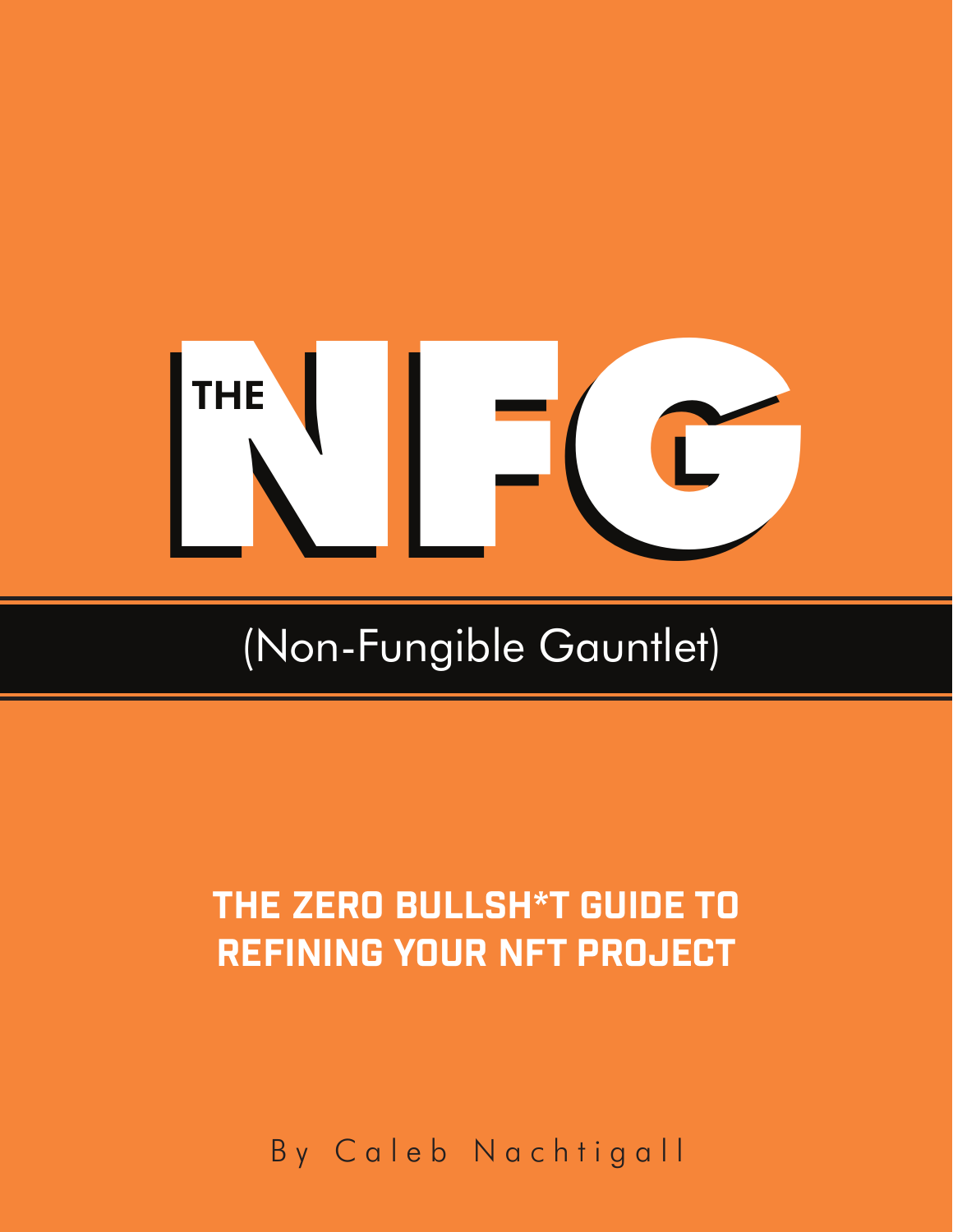Thanks for downloading the NFG! It's a labor of love born from my years in the tech industry and starting my own startups and side projects. Ideas are fun to come up with, and there's nothing more exhilarating than bringing a brand new endeavour to life. Unfortunately, it's also very easy to get carried away and forget that every project has to be grounded in reality.

My hope is that this guide will help you cast a critical eye on your NFT project and refine it into something you're not only proud of, but something that stands the test of time.

 $\overline{\phantom{a}}$  ---

You are free to post this guide on social media, download it and share it, and even redistribute it, as long as you don't change the document itself or remove my name from it, and don't charge for it. The NFG is available for free and if you paid for it, someone was scamming you.

And of course, none of the info contained herein is financial advice. Starting a business is risky, and doing one in the NFT space is even worse. Be smart and don't get in too deep with money you can't afford to lose.

Published March 2022

Special thanks to my wife, my parents, Nate, Ray, Justin and my brother Jacob, all of whom inspire me to do better in business and in life every day.

Also, a huge thank you to Erica for copy-editing the NFG!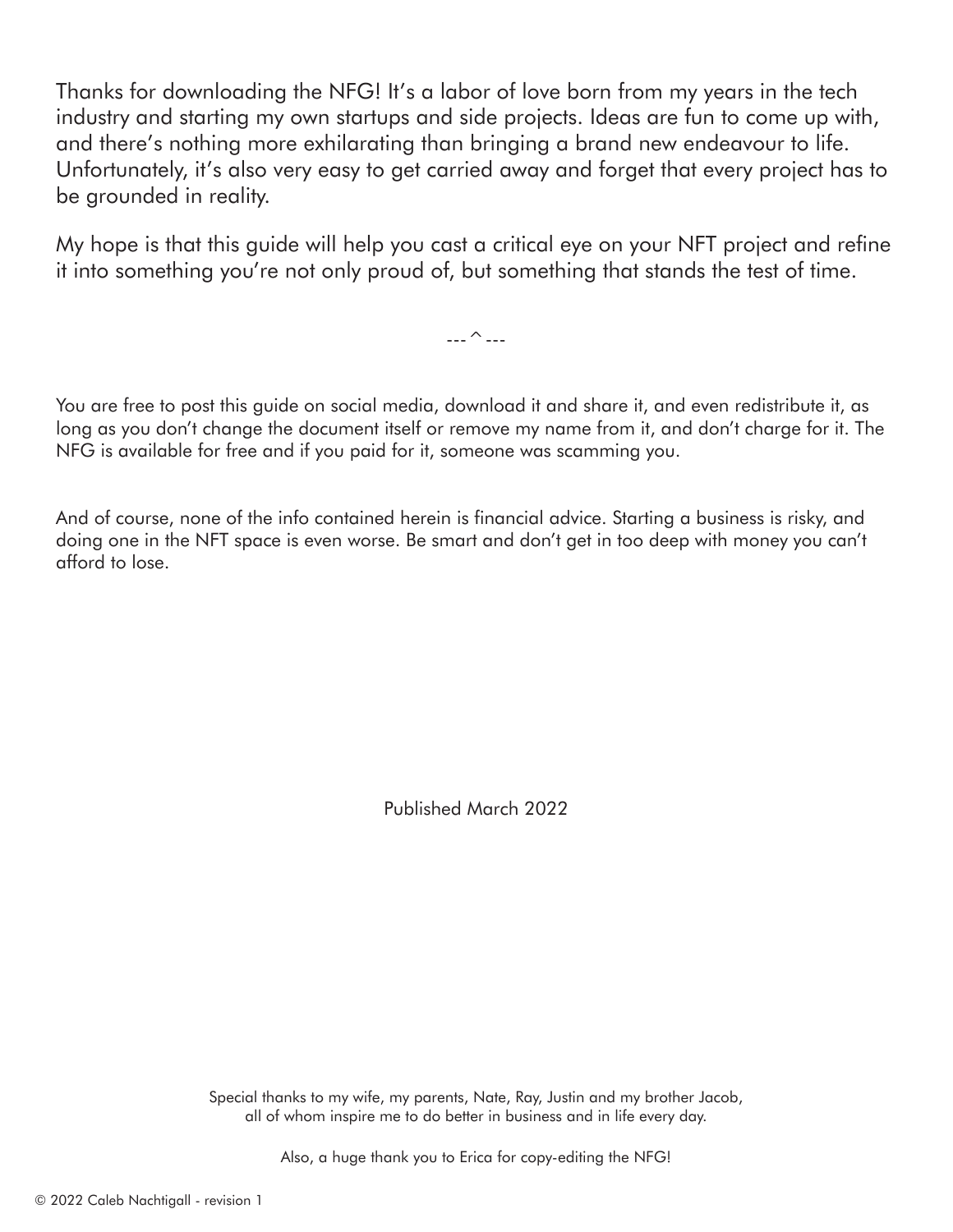If you're looking to build an NFT project for the long haul, the NFG is going to be your best friend. It will run you through all the most important questions to ask yourself to ensure you have a rock solid idea and plan, and the best possible foundation moving forward. If you're trying to build a quick cash grab or a hype-riding derivative project, don't bother using this guide. It won't help you.

These questions are meant to be answered with brutal honesty, and your responses should be made with conviction. The harder you are on yourself going through this, the better your project will be in the end.

The NFG consists of three rounds:

Round 1: If you don't pass, you should not be doing an NFT project Round 2: If you don't pass, you need to redo the core of your project Round 3: If you don't pass, you need to refine your execution

How do you pass? You answer every one of the questions in a way that would make a wealthy or influential individual eager to buy in. Answer clearly and thoroughly with strong conviction, and back up your answers with proof. Remember, pure art or pure business, you're essentially building an asset that will create value for you and for your holders. That value might be money, might be community, or even social good. Regardless, imagine a crypto whale is listening to your answers to determine if it's worth sinking a million dollars into your project. Could you prove to them that this is a solid investment? If your fundamentals are solid enough to convince a whale to buy in, it's enough to get your target market to buy too.

Depending on the kind of project you're doing, some of these questions may not apply. Don't necessarily skip them though... perhaps thinking through it will give you a different perspective on what you're creating.

If you can pass all three rounds, you will have proven you have a project that's a good long-term investment and worth building.

I would like to make something crystal clear here: The NFG isn't a guaranteed path to selling out. There have been many projects that have pulled in millions based on a very loose value proposition and little else. CryptoPunks, Loot, MFers... they were done for the heck of it, without much thought to utility and long-range plans. So why are they so valuable? In a word... luck. Some collections just hit the cultural zeitgeist perfectly, get a chance celebrity endorsement, happened to be first to the market with a particular idea, or manage to capture that lightning in a bottle and take off. The problem is, it's virtually impossible to intentionally create a viral project like that. That's why we're focusing on the fundamentals we can control. That said, it also turns out that a high-quality project is much more likely to get hit with said luck than a haphazard attempt.

There's also the consideration of staying power. Yes, a collection might pop off huge now, but what about in a year (or three) or during a severe market downturn? You want to build something that can stand the test of time and continue delivering value for years to come.

So, sit down with the NFG, pull up your favorite power music playlist, and start answering the questions. Go deep with your answers, grill yourself, and don't move to the next question until you feel 100% confident in your response. And with that said, let's go!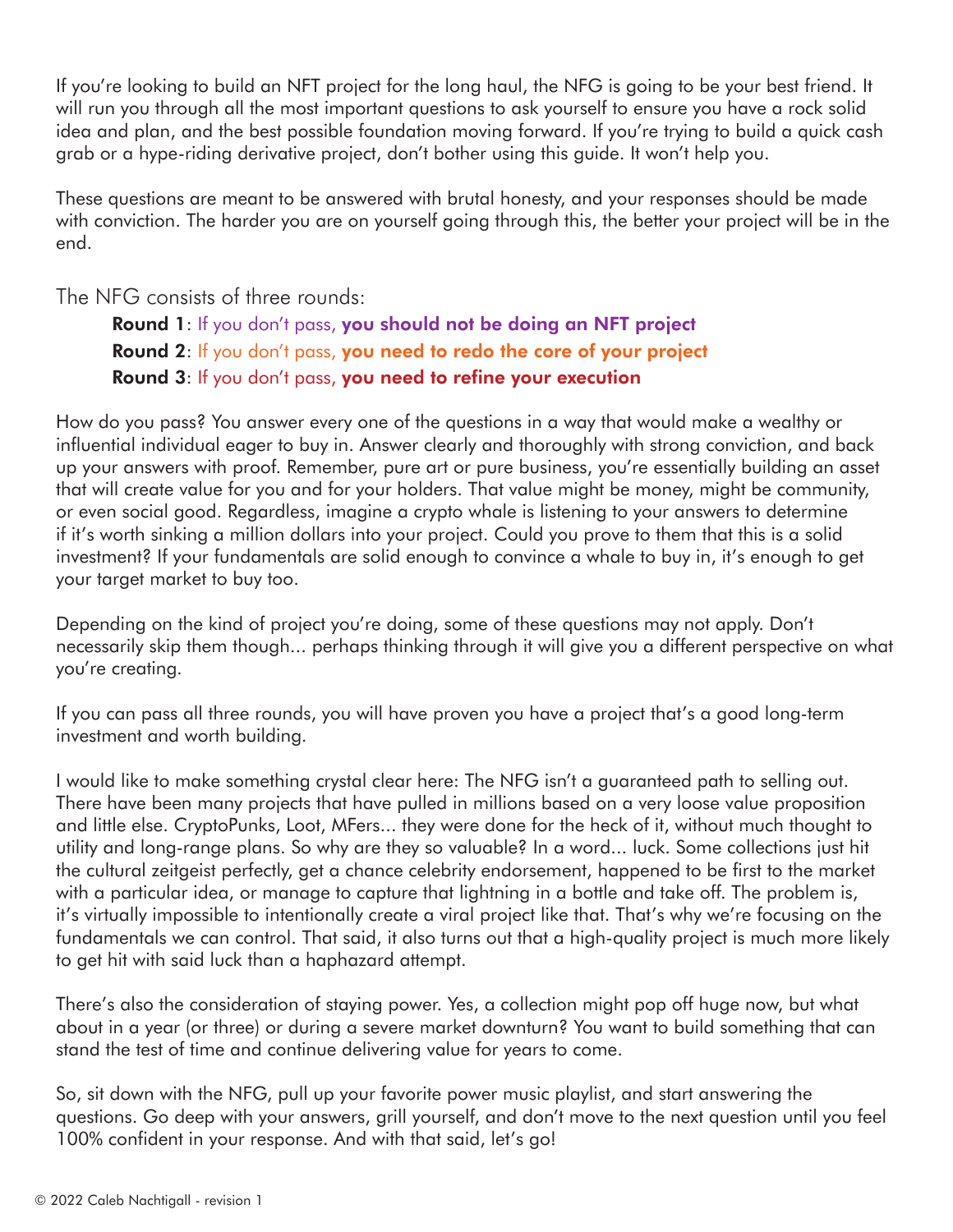# ROUND 1

# If you don't pass, you should not be doing an NFT project

Four simple questions, but these will make or break your project. If you can't get past this first round, you need to go do something else. Proceeding anyway will lead to burnout, potentially damaging your reputation, building a worthless project, or failing after you've sunk a lot of time and money into the idea.

# **01. Why are you doing this project besides making yourself money?**

Let's be perfectly honest: almost everyone in NFTs is here for the potential financial gain. However, there's a difference between being an artist looking to monetize your work and a crypto bro looking to fill your wallet using whatever crappy low-effort project you can manage to spam into existence. Money can be a big motivation, but your project has to bring some sort of real value to the holders and the space. If you are only here to cash out and not provide value, your reputation is gonna get eaten alive.

# **02. Is this a derivative project?**

This answer really should be no. Unless you have an extremely compelling reason why this adds value to the original collection or narrative, you're just hijacking someone else's efforts and using it to build your brand. It communicates that you aren't creative enough to come up with your own brand, and it's relying on a passing fad to carry your narrative. Just don't do it.

# **03. Do you understand how crypto, NFTs and smart contracts work?**

If you don't, go learn and come back later. You don't have to be a professional, but you need to know the basics of how everything functions before you start building in the space. Spend 40-50 hours researching, watching videos on YouTube, following people on Twitter in the NFT space, and maybe even buying an NFT or two yourself. That way you have some hands-on experience and will be able to make your project decisions from a place of knowledge.

# **04. Are you prepared to make this your life for the next year or two?**

If you're looking to create something that truly has value, it's going to take time to build it. Don't expect to be in and out in 6 weeks. You're going to be building, leading a team, spending time marketing, connecting with the community, and many other steps to get to mint. Then you've got a project to carry after you raise your money. If you don't want to spend that kind of time and effort, don't jump in.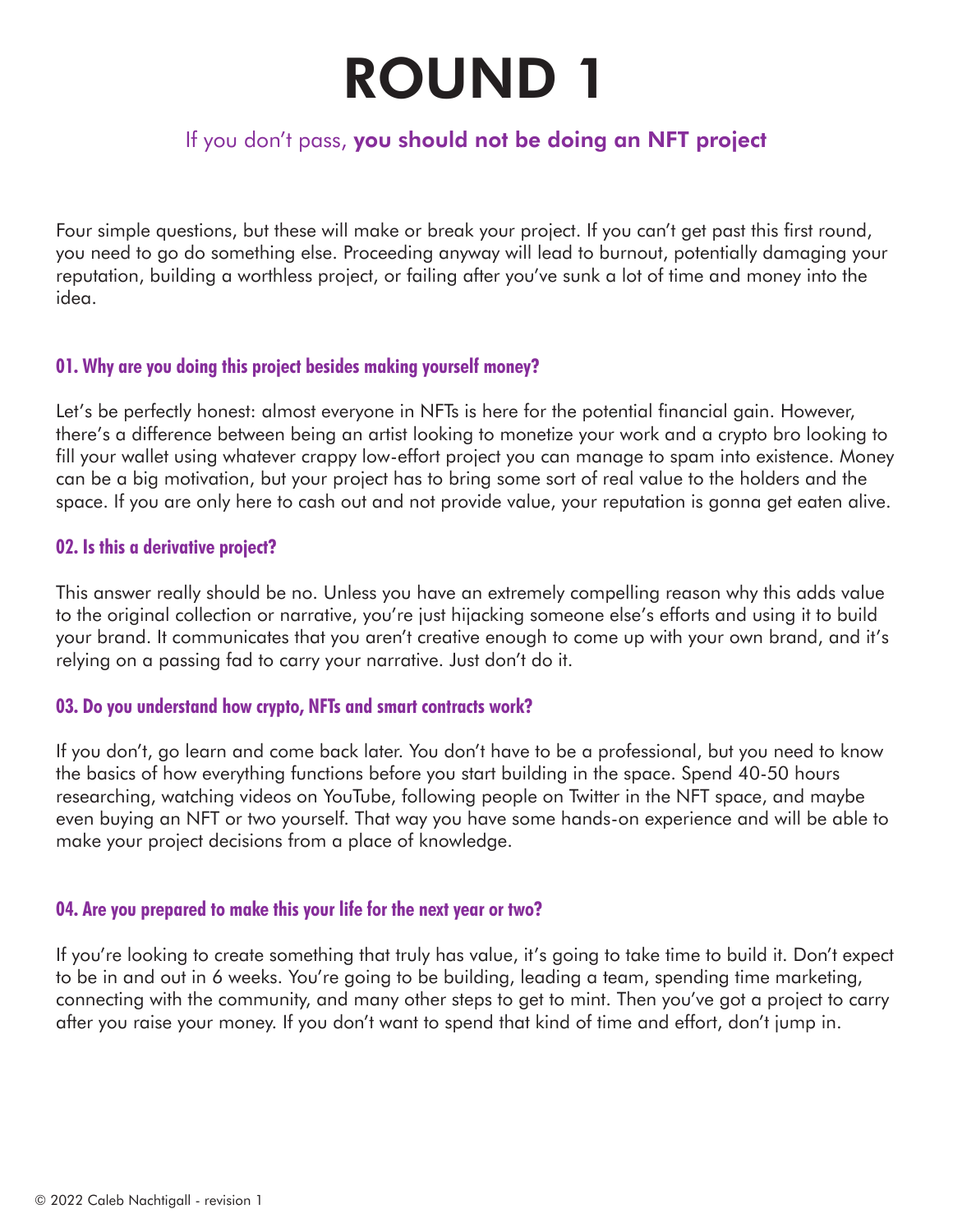# So, Are you prepared to build something of real value?

# We started easy, so buckle up. Round 2 significantly cranks up the heat.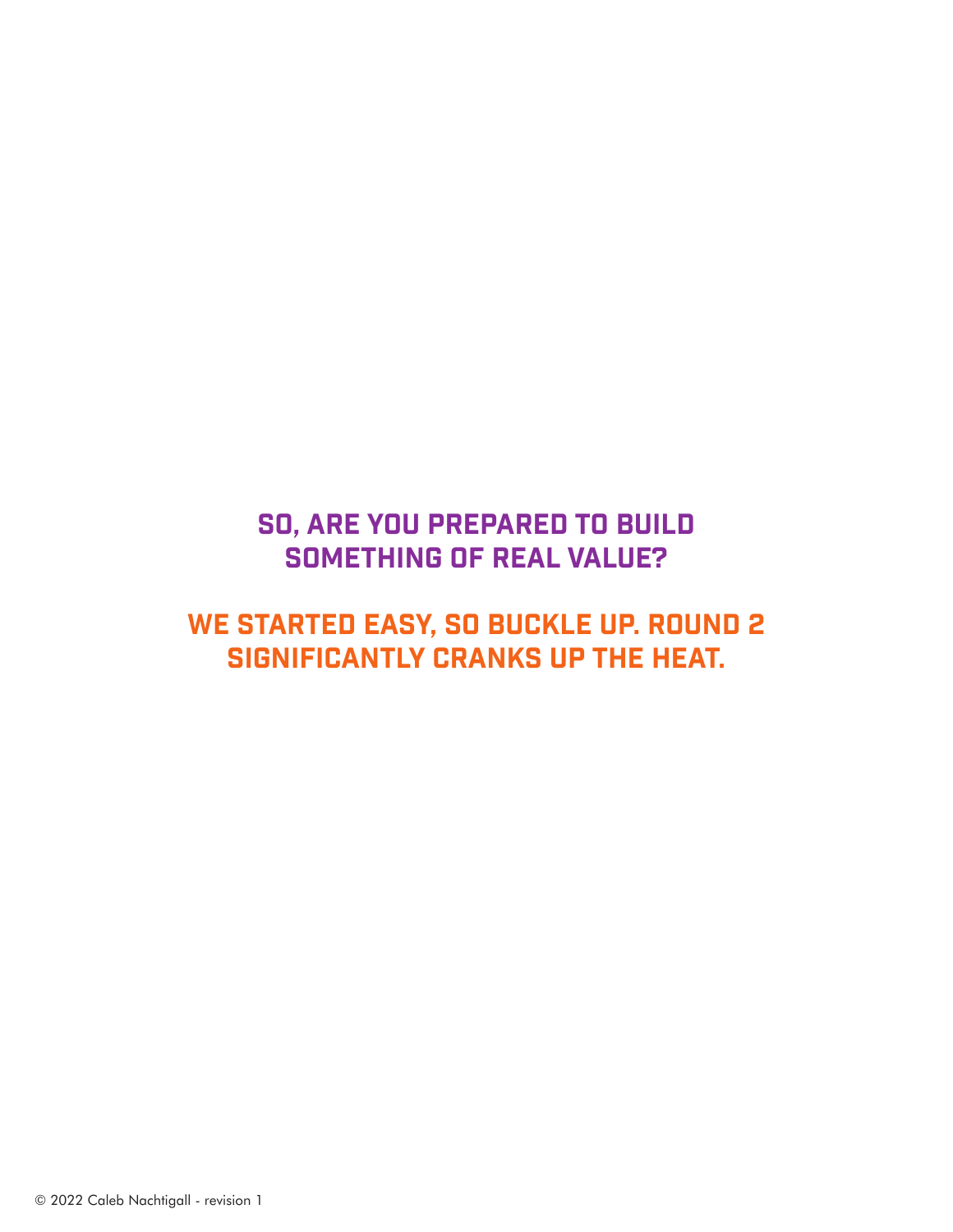# ROUND 2

# If you don't pass, you need to redo the core of your project

A strong foundation is critical for building something that lasts. It's easy to gloss over some of these questions, but if the core of your idea is rotten, no amount of marketing and hype will make it sustainable.

# **01. What is your one-sentence pitch?**

If you don't have this, you're dead in the water. You need to be able to articulate the heart of your idea in a single sentence, even if it doesn't cover every detail. And more than that, if it isn't interesting, your core idea probably isn't interesting and you need to go back to the drawing board. It's extremely helpful to spend some time writing it out and workshopping it to be as meaty and concise as possible.

# **02. What is your 2-3 sentence value proposition?**

Is it short, punchy and compelling? Does it communicate the soul of your project with a clear value proposition? It should have people excited to get involved and wanting to learn more. If you can't fit it in a few sentences, you have too much going on in your project and you need to do some weeding. Again, writing it out and spending time wordsmithing is hugely valuable.

# **03. What is your utility?**

Can you articulate it without it being all over the place? Could be access, art, community, p2e gaming, passive income, charity, etc. Not every project will have the same level of utility, but there has to be something compelling to get people to mint. A purely art project may be able to exist without a practical utility, but even in the case of something like a Fidenza (or other fine art collector's NFT), the utility is essentially a store of value and an object of beauty (like a real painting). Also, does your utility make sense for the kind of project you're doing?

# **04. Who is this for?**

Know your target market. If you aren't trying to reach a specific group of people, your marketing and message will be uninspiring and ineffective. Create a persona of the kind of person (or people) who are going to mint and support your project, and tailor all of your messaging to them. Bonus points if you've actually gone out and talked to people who fit your persona, so you know what they like and want.

# **05. Does anyone actually want this?**

You may know who your project is for, but do they want it? Are you solving a real, tangible problem, or creating a solution that's looking for a problem? And is your audience willing and ready to pay you to solve that problem? They might want beautiful art, but is yours considered attractive by the right people? They might want an outdoors community, but will hikers and campers buy an NFT to join it? If there isn't an obvious, immediate and clear need for your project (backed up by research), you should be talking to your target audience to find out if they even want what you're offering. Don't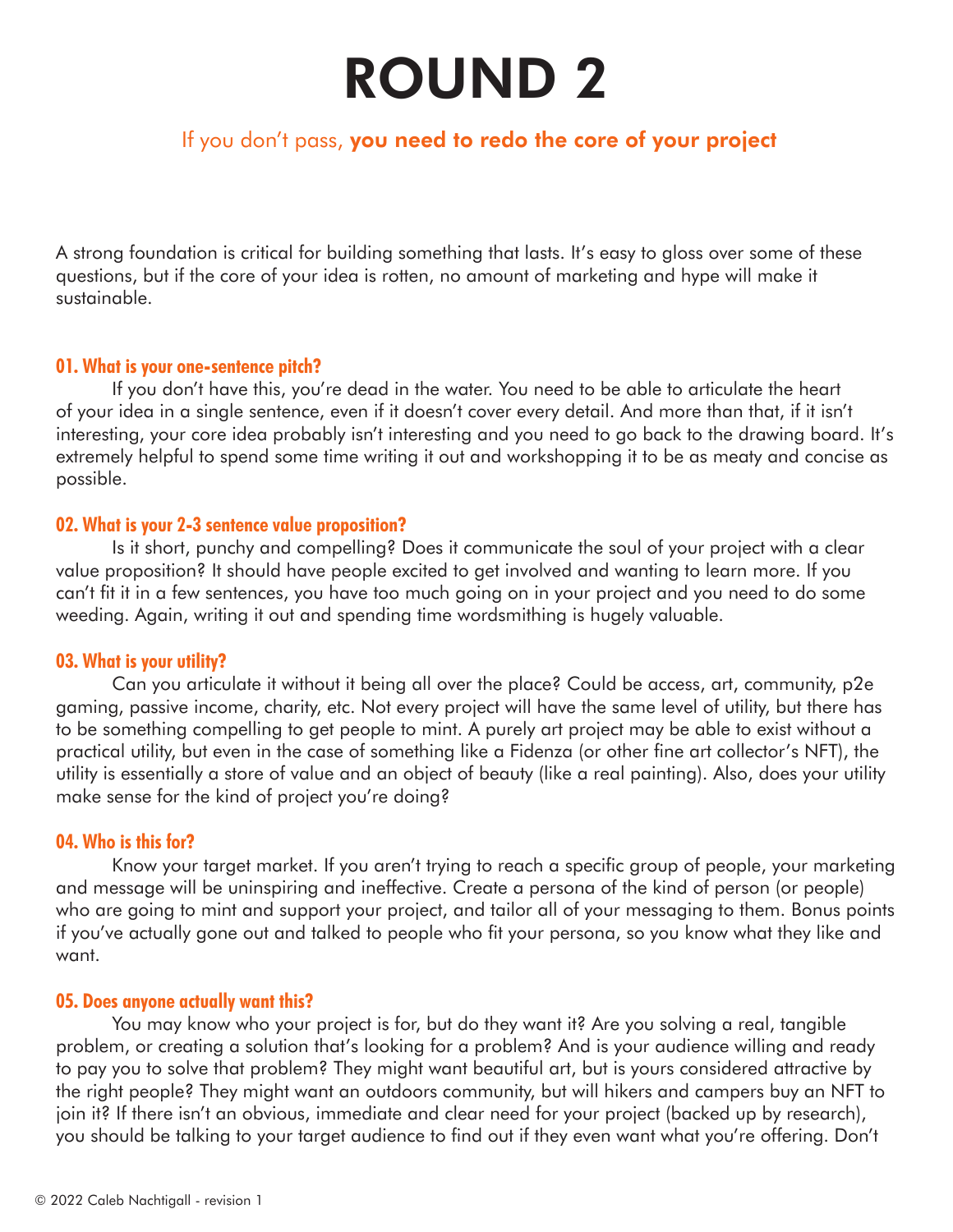create a solution for a problem that doesn't exist.

## **06. How does minting this bring someone value?**

Are your buyers getting the equivalent benefit out of what they spent? 1ETH to play the equivalent of a basic browser game probably isn't worth it, nor are voting rights in a DAO that votes on what kind of bread the pigeons in the park get fed (although, who knows... maybe that one would fly with the right audience). Profits from flipping can be considered value, but you're nearing the scammy end of the value spectrum if that's the only reason someone would buy into your project. Similar to your utility, you have to make sure the money they're spending gives them a comparable or greater return.

# **07. Are you delivering value to your holders from day 1 or earlier?**

Long-term vision is super important, but you can't operate your project with the mindset that you'll build the value after you mint out and have the money. Can you bring benefits from day one, or even before the NFT part launches at all? Making free content, helping other people in the NFT space and/or your target market, providing resources and expert knowledge in the same arena as your project, connecting with people on Twitter and Discord in other communities, creating an interactive demo or sample of what you're building... all these things let you prove that you A) care about the problem you're solving, and B) aren't just here to make money and run. Offer so much value right from the start that anyone that comes across what you're building feels foolish for not minting and getting involved.

# **08. Do you care about the problem you're solving or the market you're engaging?**

If you don't have the passion and drive to keep building in your chosen market space for several years to come, pick something else. Solve problems you want to solve on a personal level, otherwise your brand voice will sound hollow and you won't put in the work needed to drive real value. Plus, you'll end up burned out and discouraged if you don't love what you're doing. And just because there's money to be made in the market doesn't mean it will keep you engaged.

Remember, your mint day is the true Day 1 of your project, not the finish line.

# **09. Do you understand the problem you're solving?**

It might sound like a slam-dunk to do a project around educating orphans in Namibia or building a trading platform for advanced NFT traders, but if you don't understand the African education system or high-risk finance strategies, you'll fail. Understanding the domain/market also helps you hone in on the problem you're solving and avoid common pitfalls and mistakes. Either know your chosen domain yourself inside and out, or surround yourself with people that do.

# **10. Do you know how to do the things required for your project, or are you capable of organizing a team to execute?**

Are you equipped to realize your vision? Just having a "million-dollar idea" and assuming you'll be able to pull it off yourself or assemble a team out of thin air to make it happen is probably unrealistic. You need to know how to find the people you need and get them sold on being part of the project right at the start, or you need to be rather multi-talented to do it solo (and even then, an NFT project has a lot of moving parts and it is unlikely that you'll be able to handle it all yourself). Don't bite off more than you can chew, and get good at networking.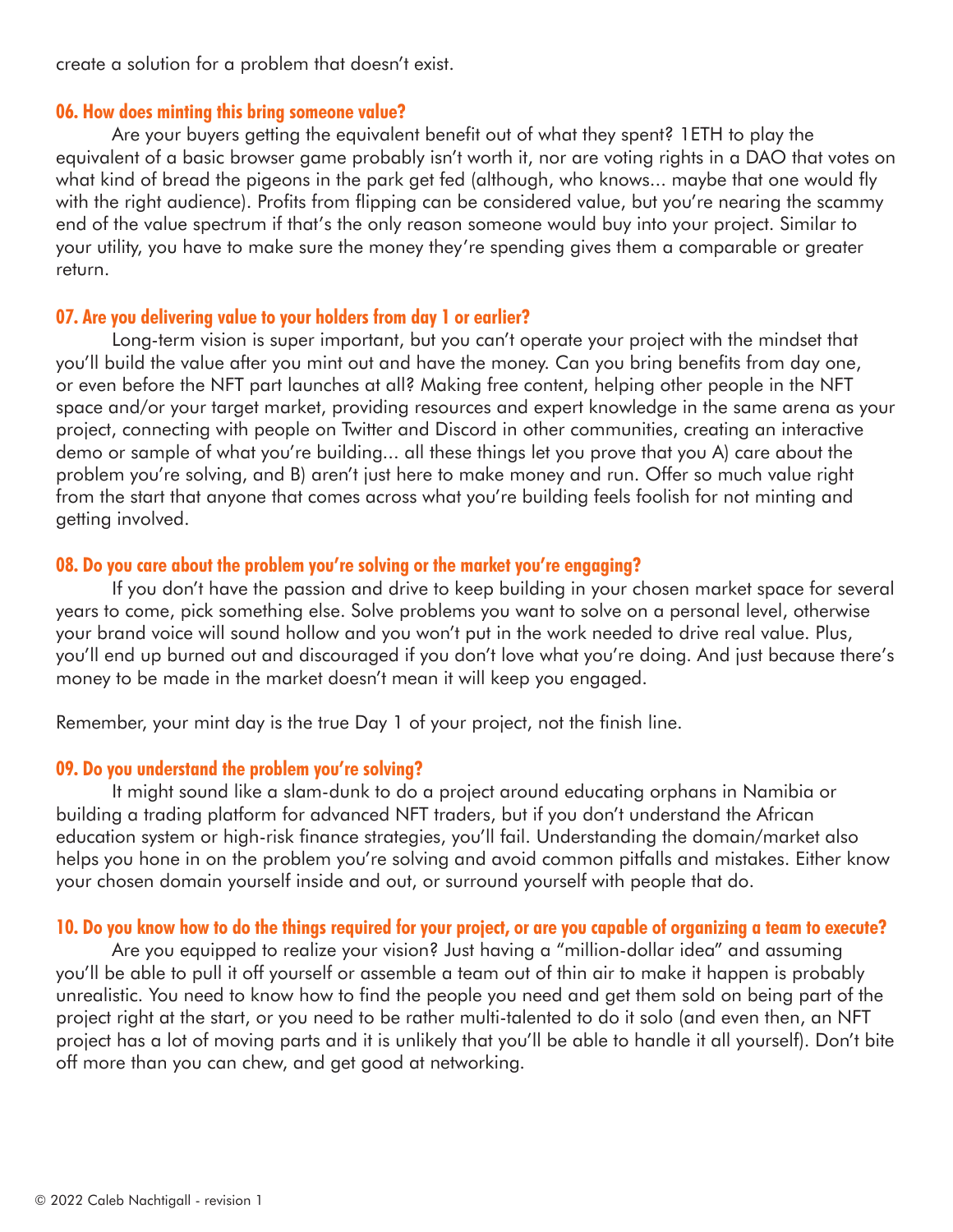# **11. Can you actually do what you want to do with the resources you have?**

What's required for success in terms of team and money... and can you get that? Verbal commitments and assumptions are nice, but things don't always go as planned when the rubber meets the road. Hiring costs money, as does infrastructure, art, development, marketing, and so on. You'll need cash or network connections up front to get the project off the ground, and if you require an extensive video marketing campaign or advisers from a specific industry, make sure you can actually get those before you commit to moving forward.

# **12. Is the project sustainable?**

If ETH bottoms out, volume dries up, you encounter heavy FUD, or your built-in token goes to zero, is the project sustainable? If not, what's your contingency plan? This is especially important for projects that require tokenomics to function. Be harsh and run the numbers in a worse-case scenario. If you require a constant influx of new members, heavy sales volume or a huge liquidity pool to survive, you're going to have a hard time keeping the project going.

## **13. Do you have a revenue plan?**

And for the love of Doge don't say "ROYALTIES, DUH". Royalties depend on secondary market volume, and unless you have immense demand with constant buying and selling, that's going to dry up faster than a puddle on a hot day in Arizona. How are you going to keep money coming in to fund operations? Things like stacking the mint profits in a treasury wallet and running operations extremely lean, additional NFT drops or creating a token help ensure you can continue paying your team and keep things going for years to come. Better yet, can you turn the project into a self-sustaining business with diversified income outside the NFTs themselves? Whether through subscriptions, merch, services, monetizing your community or platform, selling the byproducts of your project, or something else, is it possible to create extra streams of income from the thing you've built? Just make sure that the plan is grounded in reality and that it's not based on wishful thinking or overly-optimistic future targets.

# **14. Can you build a meaningful community around it?**

Everyone wants to be part of something bigger. While it is possible to get by without having a community, you will find a much stronger following if you give everyone a common identity to unite under and a place to gather. Make sure your project can attract and maintain a devoted group of followers that are there for more than just whitelist spots or a quick mint-and-flip. Have you considered how you are going to foster the kind of interaction you want? Building a strong community requires intentionality and effort, and unless your whole project team and mod group are on the same page, things will revert to the lowest common denominator... which let me tell you, ain't pretty.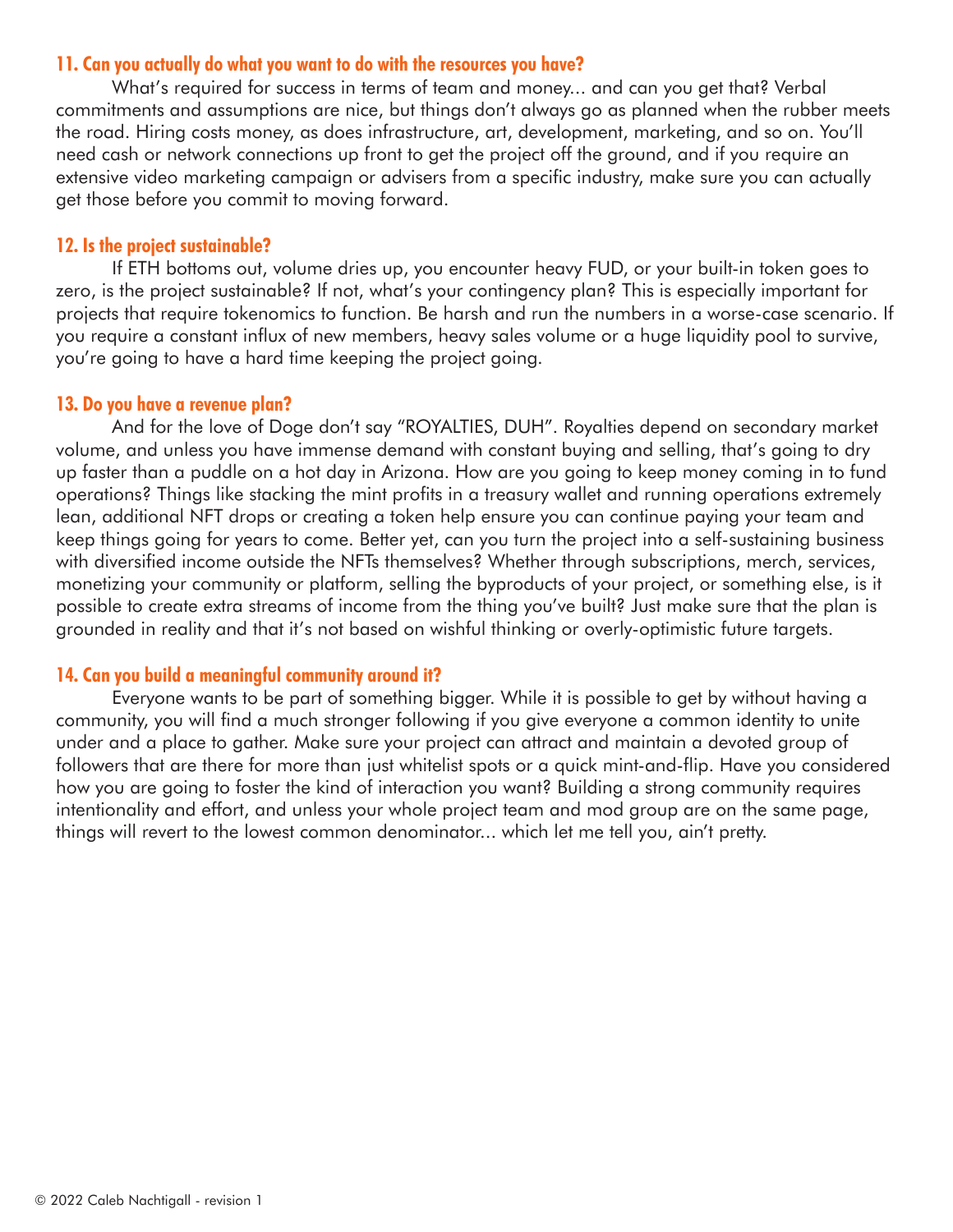# Hey, you're done with round 2!

# **FANTASTIC JOB.**

# Better grab a drink and prepare yourself... Round three is quite the crucible.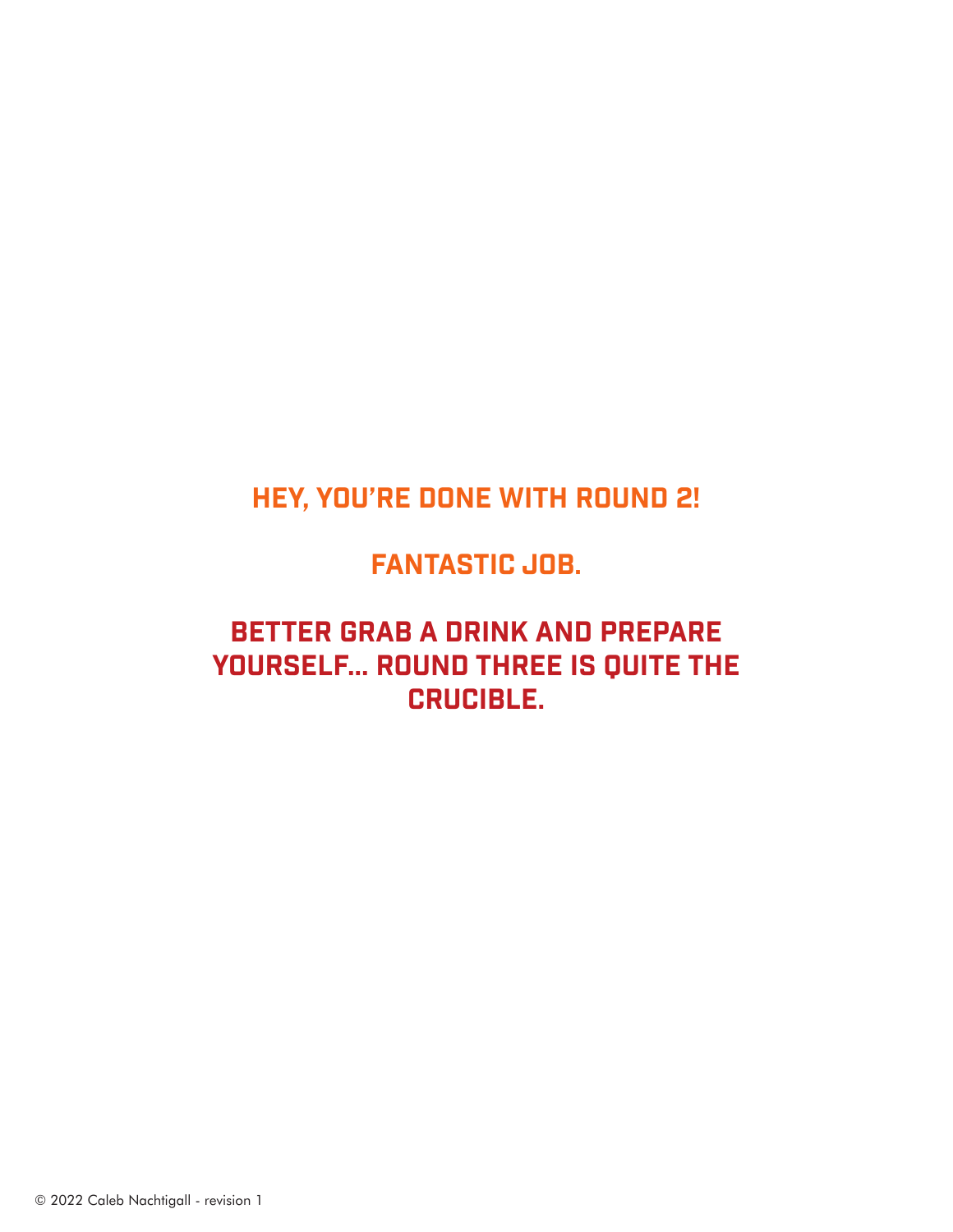# ROUND 3

# If you don't pass, you need to refine your execution

Ideas are great, but basically worthless. The thing that really matters is execution over time. You don't have to have everything perfectly figured out right at the start, but you do need to think through the details and be prepared.

# **01. What is your roadmap?**

Your roadmap should be clear, realistic, and fit thematically. Ask yourself if you actually need everything in it. Less is always better at the beginning, and you can always add more as time goes on. Under-promise, and over-deliver. And speaking from experience, absolutely do not promise the moon and just assume you can deliver it once the money comes in. Be realistic in what you can deliver and how long it will take.

# **02. Is your roadmap full of hot air and gimmicks?**

ETH lotteries and giveaways, generic airdrops, DAOs and voting / community wallet, 3D collection immediately following the 2D release, alpha channels, charitable giving, metaverse integrations and land purchases... Some of these things can be good in very specific situations, but more often than not people mindlessly cram these into their roadmap and it ends up being nothing but buzzwords, marketing hype and fluff. Cut the fat and only include things that make sense and add lasting value.

# **03. What is your mint strategy?**

A combination of price, collection size and gating access, you have to match the value of your project to the mint process that makes sense. Too expensive, and it looks cash grabby. Too cheap, and you devalue your offering. Whitelist is good, but would a fully public sale make more sense? Will a Dutch auction actually let you find a good price, or will it piss off your fans? Pick a system that accomplishes your goals and not just whatever is hot at the moment. And when it comes to your collection size, pick something that makes sense for your market. Often times, a smaller collection means better value per NFT and more connection with your audience. Conversely, if you're running a gaming project that engages a large userbase, doing a 30k collection might make sense. Make an informed choice and don't just pick an arbitrary number.

#### **04. Is your timeline to mint realistic?**

Push things too quick and you'll end up taking shortcuts that hurt you in the end. Give yourself enough time to build a real following and make your value proposition clear to the community. You also need to make sure the artwork is done and checked over, smart contract is fully audited, and your team is ready to deal with the chaos of the mint. Assume that whatever time you estimate things to take, double it and then add 20%. That's slightly closer to the realistic time-frame, but it'll probably still be short.

#### **05. Do you have enough money to get to your mint?**

There are startup costs for the contract deployment, marketing, website, artist, mods,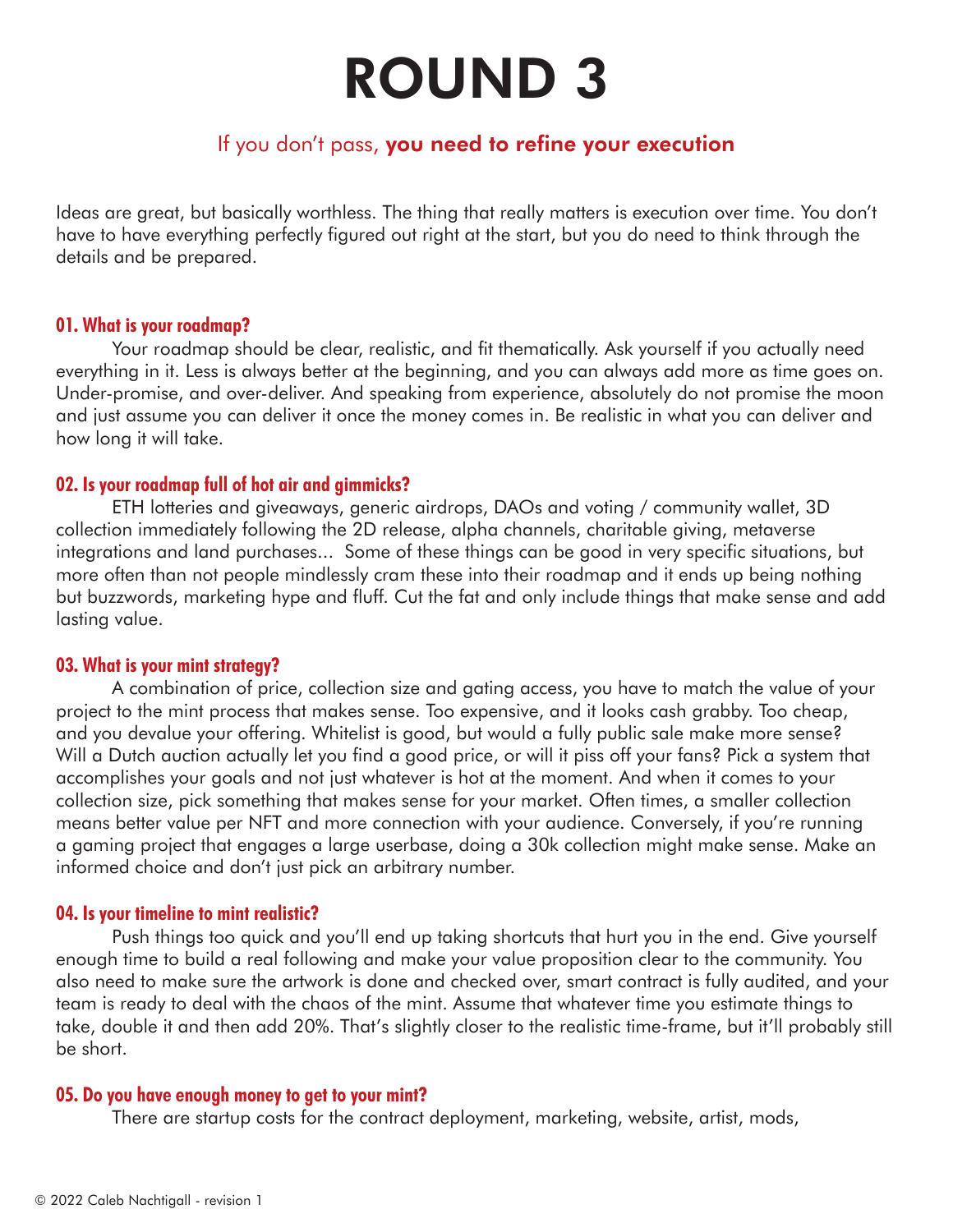developers, and so on. Minimum is usually around \$10k, and while there's a lot you can do yourself, it's safer to budget for something closer to \$30k if you want it done well. Sharing a percentage of the mint with key members of your team (dev, art, marketing) is a great way to cut down on up-front costs, but be aware some people will want to only be paid up-front. Also consider that you get what you pay for... an artist charging \$2k typically won't be delivering as good of work as one who's quoting you \$12k, and the quality of your web3 developer will be the difference between a smooth mint and an absolute disaster.

## **06. How much money do you need to raise?**

The more you raise, the higher the expectations are on you and your ability to deliver. Be realistic in what you need, but also make sure you're raising enough. Yes, we all want to walk away with those sweet crypto gainz, but do you really need \$15m for an art PFP collection with a "vibes only" roadmap? Add up your projected costs and figure out how much money is required to get to selfsufficiency or the end of the project life. Add whatever you need to account for taxes and the founding team withdraw, and that gives you your target.

#### **07. How much money are you taking for yourself/ your team?**

Pull too much out of a project and you'll kill it. If you're an individual doing a purely art-forart's-sake project, cool... probably makes sense to take everything that you make. But if you're building something like a game or providing long-term value through utility, you should plan on leaving a majority of the total mint income in the project treasury. In fact, ideally, the founding team shouldn't take more than 20% TOTAL from the mint if the point is to build something useful. You want to leave plenty for project growth. And expecting royalties alone to fund everything is shortsighted and most likely won't leave enough cash to accomplish your goals long-term. Certainly take enough to repay your time and effort, but don't get greedy.

## **08. Is your team fully doxxed?**

Hint: the answer should be yes. Unless there is a particularly compelling reason to hide the identity of yourself and your team, fully doxxed is the way to go. It builds trust and lends a ton of legitimacy to the project. Being anonymous makes it far easier to rug, and as the number of scam projects increase, putting your reputation on the line is invaluable. Give them a name and a face to connect with, and your project will be stronger for it.

#### **09. What is your brand and brand voice?**

Your brand is going to make or break your project. It's the public face to everything you do and the DNA of your marketing. It's your project name, logo, colors and fonts, art style, social media style, etc. Does your project name fit your vibe and goals? Is it memorable? Do you have a clear logo that works as a social media profile image? Do you have a brand guide to keep your visual style consistent? What is your brand voice? Does your tone match your brand? These are all hugely important things to consider and why it is best to at least consult with (if not actually hire) a graphic designer for your project. People's first impression of your project will stick with them, and if you fail that with a shoddy brand, you might not get a second chance to catch their interest.

#### **10. Who is on your team and how are you assembling it?**

Unless you're doing an individual-artist-type project, you're going to need a founder/ project manager, developer, marketer, community manager + mods, artist, and legal council at minimum. Some of those can be contractors or hired services, and it's possible to have one individual cover multiple roles, but how are you going to find them? How are you going to compensate them? Do you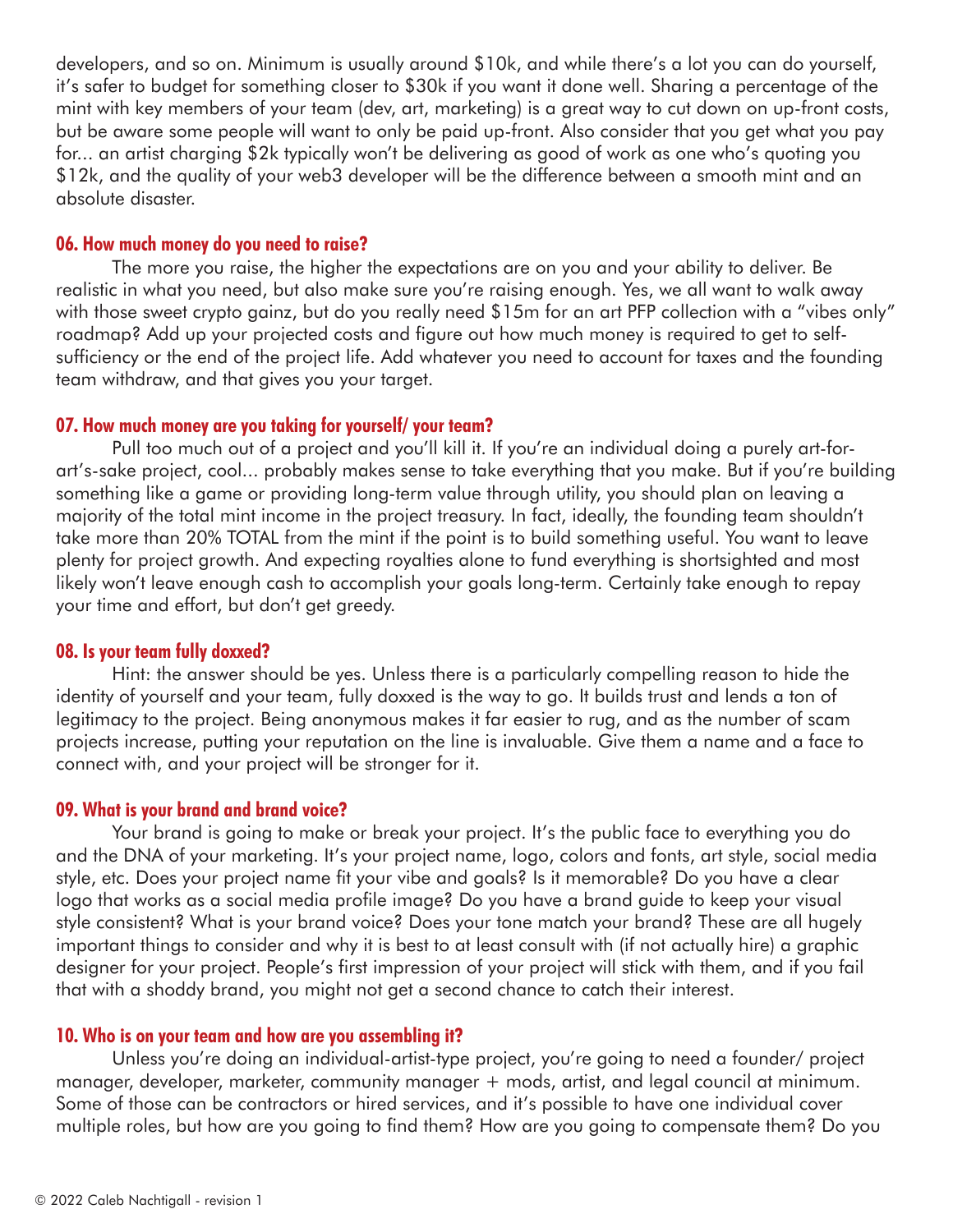only need them pre-mint, or is it an ongoing engagement? Finding quality people is hard, so it's good to start networking early and often.

# **11. How are you getting your art done?**

Are you going with a contract artist from Fiverr or hiring someone independent? Is the artist skilled? Good artists often don't want to touch the NFT space, and bad ones will leave you with a subpar end product. Do they have an existing following you can leverage moving forward? Do you know how to communicate what you want to your artist? Have you been clear with them that it is for an NFT project and decided how the IP licensing works? How are you paying for the art? Can you credit them by name, or do they want to remain anonymous?

# **12. Is your art high quality?**

Art matters. A lot. It's an integral part of your brand, and that's why you don't want to cheap out here. Does your art match your project theme? If your project is about saving the trees, but your art is hyper-realistic 3D alien businessmen, that dissonance will turn people off. Is the art good? While amateur-style art sometimes work (VeeFriends, MFers), for those projects, it fits the brand. High quality art is always preferred because it subconsciously signals quality. Hiring the cheapest artist you can find on Fiverr will usually get you a fraction of the quality you'd get dropping \$8k on having an independent artist do it. Does your art have a distinctive style? Is it consistent? Does it have a harmonious color palette? Are the traits or theme just a rehash of the current meta? If you truly want your project to stand out, do something unique. Your art should never be an afterthought.

# **13. How does rarity play into your collection?**

Rarity is important if collectibility is part of your core concept. Have you worked out your rarity tables? Are they balanced? Are the common traits and basic versions still attractive? Your whole collection should look good, with the legendary ones looking several notches better than the rest. 1/1 art pieces are awesome to drive hype and interest, but remember to budget for them as it will take your artist more time to do those. If rarity doesn't matter, consider how that might affect your mint strategy (instant reveal, no need for a listing on rarity.tools, etc).

# **14. What is your marketing plan?**

Your project lives and dies by attention. How are you going to drive interest? Giveaways, whitelisting, influencer marketing, paid ad spend, they're all fairly easy to execute but your results will probably be inconsistent and that arena is rife with scams and botted accounts. Purely organic and word-of-mouth are going to net you higher quality results, but it takes far more time and dedication. Finding that balance is up to you. Is your marketing aligned with your project message and brand values? Consistency across your whole brand is important. Do you have enough budget to cover your marketing? Whether influencers, paid ads or a marketing director, make sure you have enough money set aside to get good results. And if your budget is small or non-existent, do you have a creative plan for pushing your message? Are you listing your project on things like rarity.tools or one of the many NFT launch calendars? Do you have a social media calendar set up to keep your posting consistent? Have you decided what platforms you're promoting on? Do you have a list of collaborators and influencers you can or want to work with?

# **15. How are you engaging and structuring your community?**

Setting up a Discord is easy, but then what? Is it closed or public? How do you handle security? What channels are you going to have? For instance, don't have an alpha channel or a meme channel if it doesn't fit with the kind of community you want to build. NFT holder vs. non-holder privileges...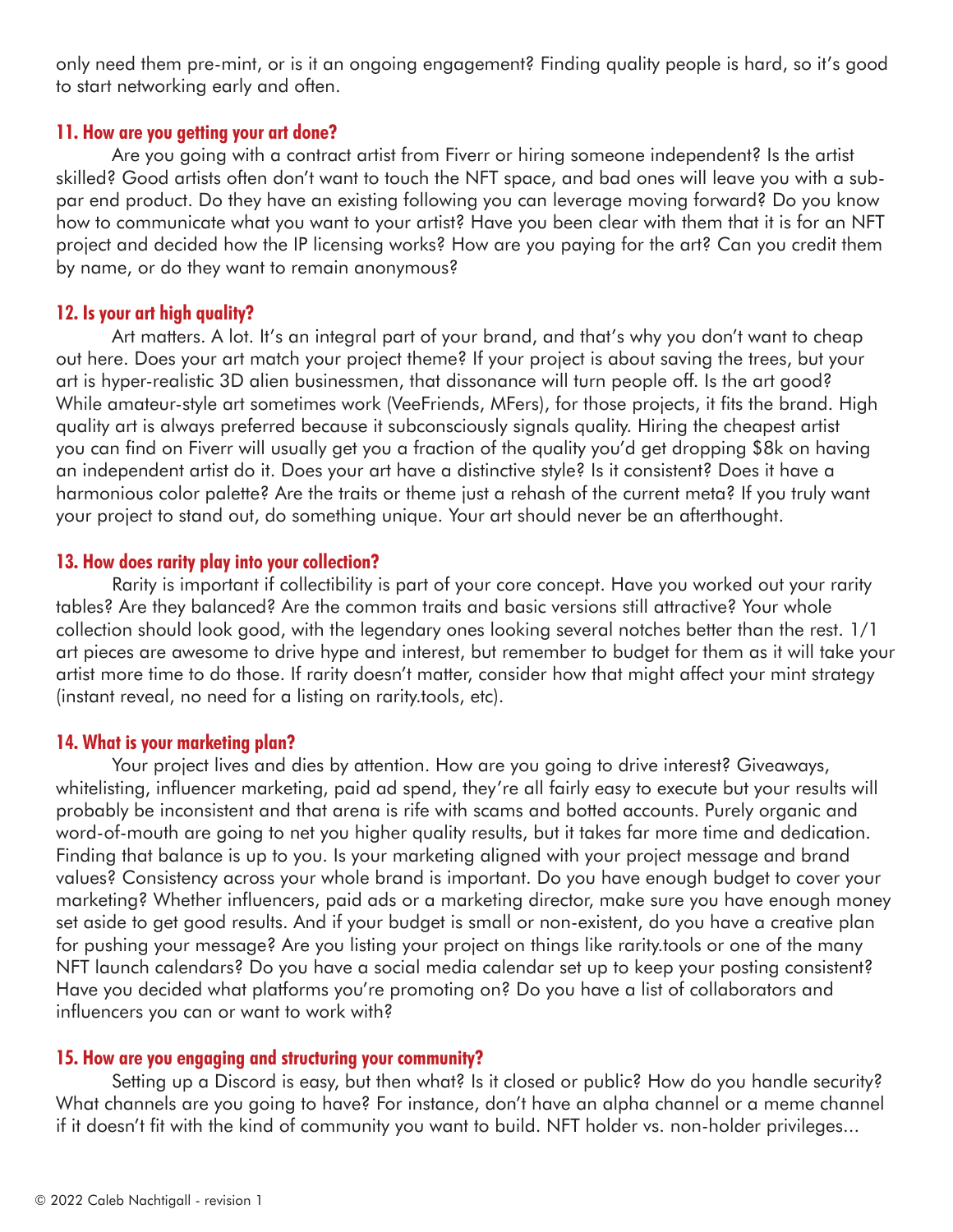what does that look like? Do you know what bots and tools you need to manage the community? Do you have a mod team ready to go? And more important than that, are you personally able and prepared to engage with your community? You need to be ready to talk and connect with people, both on social media and in the Discord. You can't rely on a mod team to be the sole voice of your brand. Are you willing to get on a Twitter Space or your Discord voice chat and talk with people regularly? Are you prepared to deal with FUD and negativity with grace and respect?

# **16. What's your plan for your smart contract?**

Web3 developers are in extremely high demand right now, so have a plan for how you're getting your smart contract done up. If you have some programming experience, you might be able to do it yourself and have someone who knows blockchain security do an audit before publishing. Do you have enough money budgeted to hire your developer? You want to hire someone good, or you'll regret it. An unskilled programmer can easily make a mistake that leaves you open to exploits, tanks your mint and crashes your project. Do you know what you need your contract to do? A basic ERC721 contract is straightforward to create, but if you require a custom token, NFT staking, or on-chain game mechanics, that is much more involved. Communicate your needs clearly to your developer and listen to their feedback. Do you know how to find and vet a developer before hiring them? Do you need ongoing development support post-mint? Are you prepared to cover the cost to deploy and update your contract on your blockchain of choice?

# **17. What's your plan for the website?**

Your website is the hub for your project. A source of information and the place to do the minting, don't cheap out on this step. Even if you're minting your project through Opensea or some other platform, you still want a well-built and beautiful website for promotion. Have you accounted for security and mint day traffic loads? Do you have a designer handling the visual side? Do you know how you're doing the web3 integrations for minting? Does the website look good on mobile as well as desktop?

# **18. Have you accounted for taxes and legal considerations?**

An NFT mint isn't free money. There's taxes to pay, and in order to minimize those you want to have the project within a business entity before any crypto changes wallets. You need to pay your team, track expenses, and generally operate like a business if you want to avoid the ire of your friendly local tax authority. Do you know what business structure makes the most sense for you? How are you handling taxes and have you talked to a CPA? Do you have legal council to make sure your project doesn't run afoul of local and national financial regulations? In the USA, it's easy to inadvertently create a project that is an unregistered security or gambling system, and that comes with hefty fines if you're not in compliance. Have you considered copyright, intellectual property rights for NFT holders, contracts for artists and developers, NDAs if needed, partnership agreements, and so on?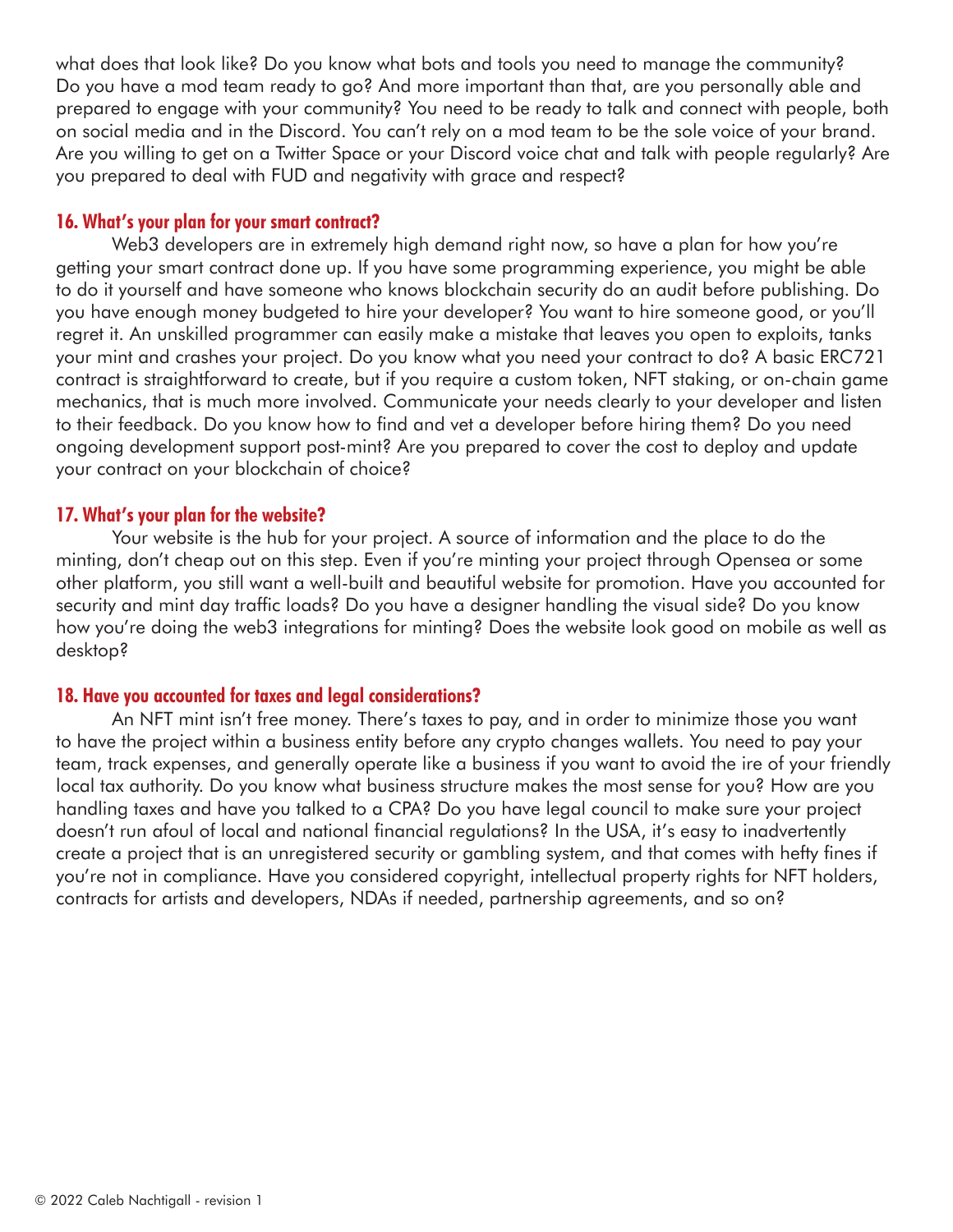# Are you prepared to commit to this?

This is perhaps the most important question. Doing an NFT project is a long-haul commitment. The money looks attractive, but what about when the crushing weight of expectation is on you, the art isn't working, the smart contract ends up being exploited on mint day, or you realize you're stuck providing utility for months if not years after the mint is complete? After the fun wears off, do you really want to be doing this for the next half a decade potentially? And are you prepared to shoulder the responsibility and nearly 24/7 commitment required to see it through?

You need to know what your values, goals and limits are before you start building, and pick a project that aligns with that. Don't get stuck doing something you'll hate in six months, and make sure you're prepared to sink a significant amount of time and money into your project to make it successful. Trust me... it's a decision you don't want to make lightly.

Consider too that it's far easier and often more financially lucrative to join someone else's project and help them build for a percentage of the mint rather than to get locked into your own project. There are so many opportunities to make money in this space and many of them require significantly less commitment than being a founder.

Know your values, and be sure that starting your own endeavour is going to be worth the cost.